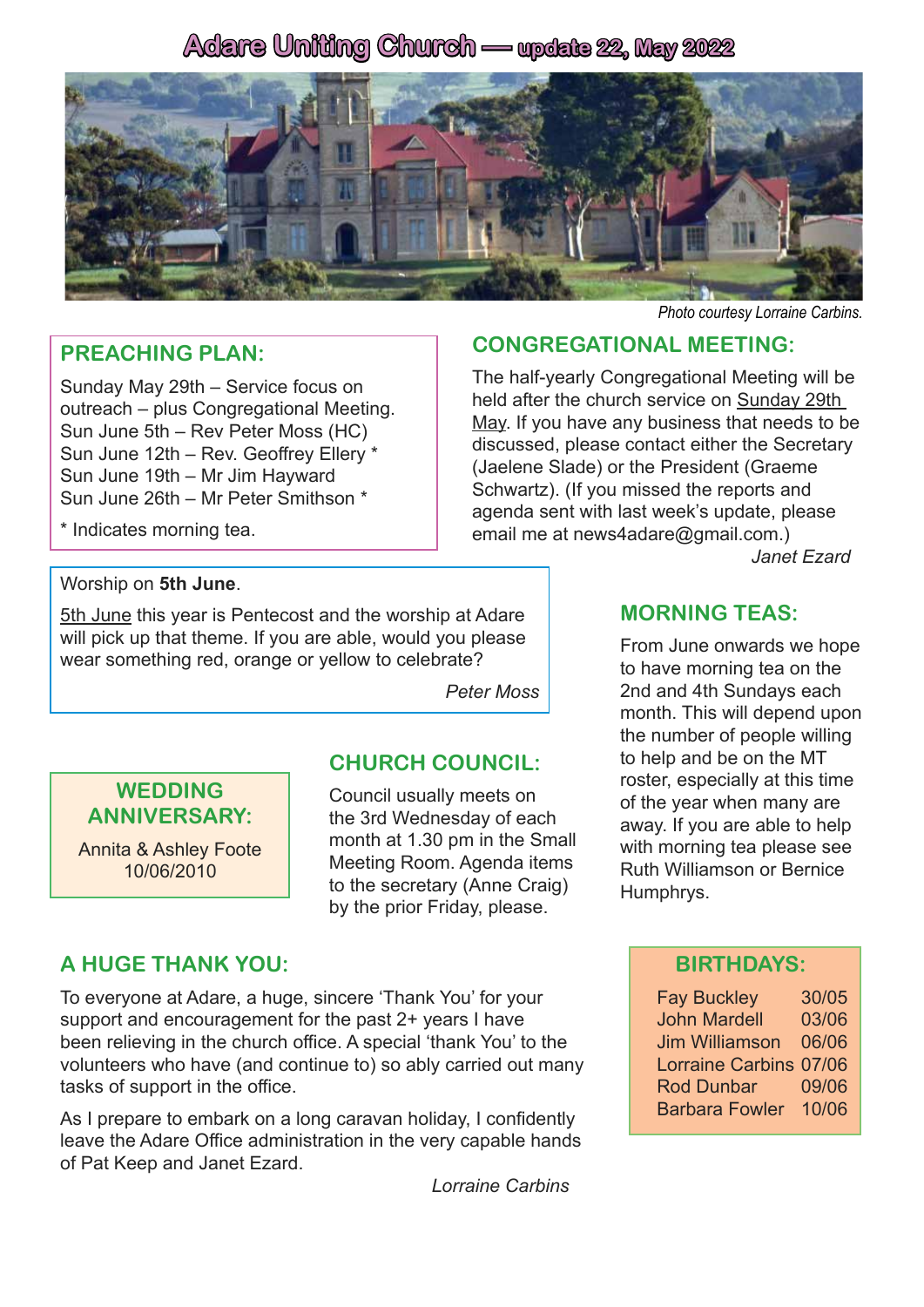## **PEOPLE:**

#### **VALE Ross Ford:**

Sadly Ross Ford's struggle has come to an end, and we celebrate his life this Friday 27th May at 2 pm at Adare.

Ross's contribution over the years has been immense:

- He was the inspiration behind the development of the Men's Shed.
- His bible study group was active and well led.
- His management of church finances was exemplary.
- His banking background and vision were generously shared.
- His love for his Lord and people of Adare.

Our prayers and thoughts are with Athalie and family at this time, when we celebrate a life well lived.

#### **VALE Ian Stace:**

Ian passed away last week, and his funeral is this Friday at 3 pm at the Salisbury and Elizabeth Funeral Parlour, corner of main North and Womma Roads, Elizabeth North. Our prayers and thoughts go to Celia and family.

- Both Ian and Celia were heavily involved with the Adare Youth Group.
- Ian was an active and vocal member of the church council, very strong on social justice.
- Both were actively involved with our Pinnaroo ministry.
- Both were actively involved with Explorers Home Group.
- As an experienced watchmaker, Ian provided a free watch repair service to many members of the congregation.
- He strongly supported our Garage Sale by managing the finances.
- He was very generous with his time and talents and a loyal friend to us all.

**Rod Dunbar** would appreciate your prayers as he faces a back operation next Tuesday.

## **BIBLE STUDY:**

If you are interested in being part of a Bible study group on the 1st and 3rd Thursdays of each month, beginning on June 2nd, from **2.00 to 3.00** at the church, talk with Jim Hayward. **Please note the change in time!**

### **AUSTRALIA'S BIGGEST MORNING TEA:**

A wonderful result of \$2294 and still counting!!!

Thank you so much to the wonderful Adare family for your support.

Cancer research will benefit greatly from your generosity

Church raffle winners were Lesley Mableson, Jaelene Slade, Jenny Fletcher, Barb Fowler, Joyce Baxter and Dean Wickham.

Hopefully see you all again this time next year. *Lesley Croft*

### **VICTOR HARBOR MEN'S SHED:**

#### Tuesday 7th June

There will be a talk on skin cancer (with Dr Steve Brooks.).

#### Wednesday 17th August

A visit to Murray Bridge Men's Shed will leave from VHMS at around 9.00, spending the morning looking over their Shed, followed by a BBQ.

We will go in 4 or 5 cars. Please put your name on the list, or talk to Cliff.